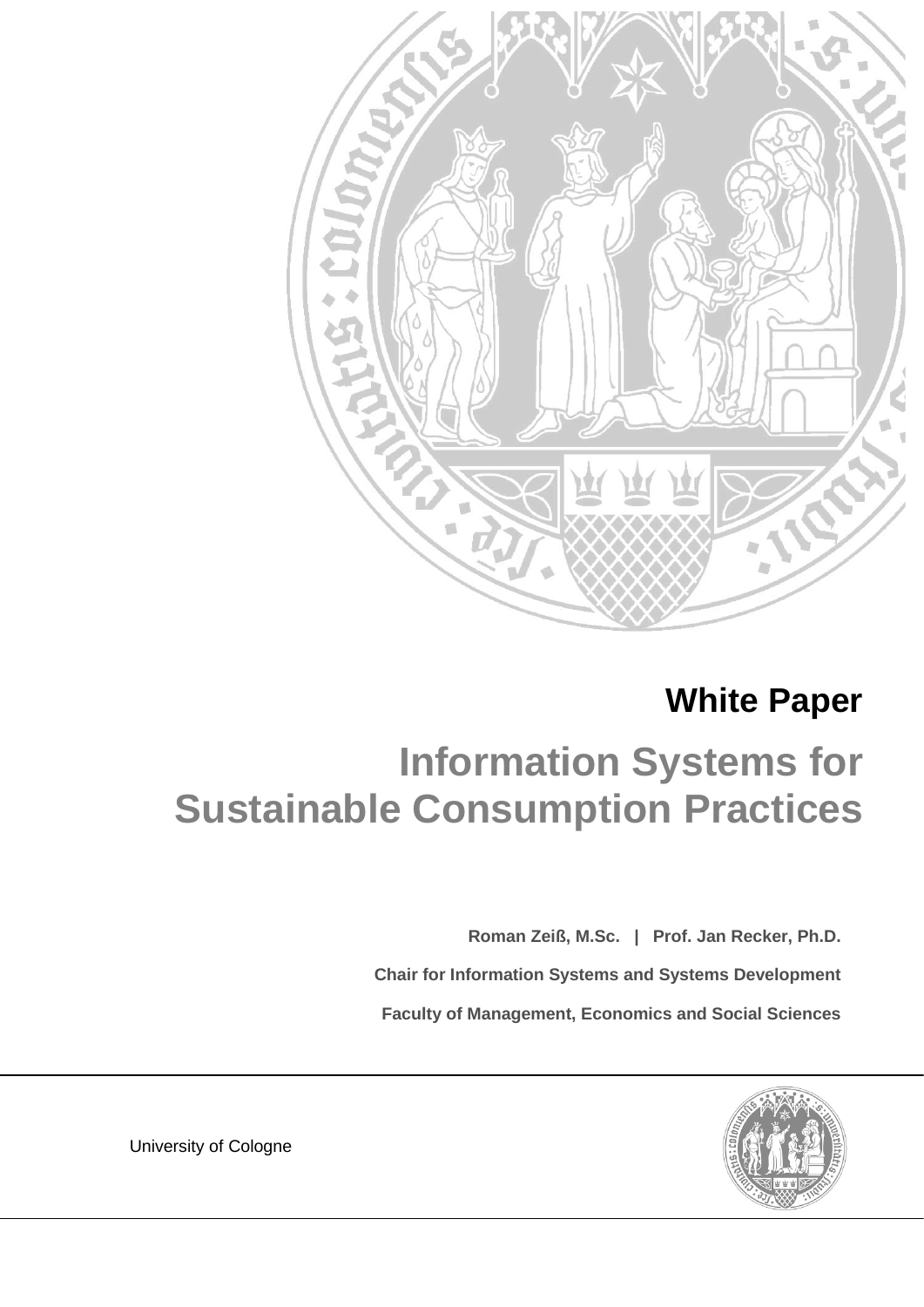| Authors:        | Roman Zeiß, M.Sc.<br>Prof. Jan Recker, Ph.D. |
|-----------------|----------------------------------------------|
| Postal Address: | Pohligstr. 1<br>50969 Köln<br>Room 6.14      |
| E-Mail Address: | zeiss@wiso.uni-koeln.de                      |
| Mobile:         | +49 162 9716297                              |
| Version:        | July 2018                                    |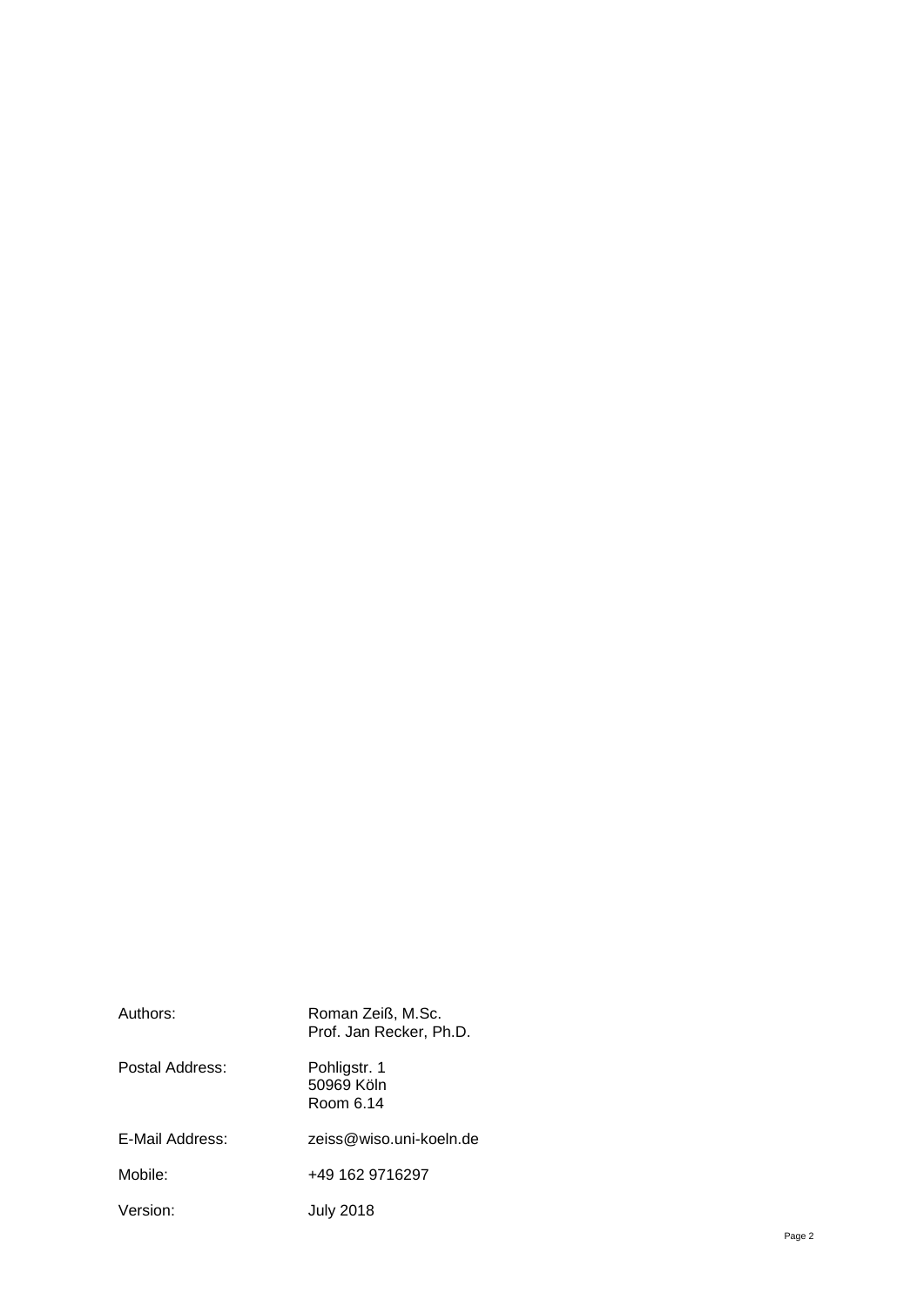-

### **1 Introduction**

Considering the increasing waste volumes of electronic goods and other manufactured products that get downcycled or disposed via landfilling or incineration<sup>1</sup>, human mankind must challenge and question existing consumption patterns. The paradigm of a Circular Economy (CE) might become a key vehicle to achieve Sustainable Consumption (SC). The CE paradigm comprises a collection of short-term objectives, principles, and enablers that facilitate the transition from a linear 'cradle-to-grave' economy towards a circular 'cradle-to-cradle' economy, an economic model that proffers increased chances of economic and environmental sustainability for organizations and society at large.

However, the development of a CE is presently hampered by several recurring challenges of financial (e.g., economic profitability), structural (e.g., inter-organizational information flow and cooperation), technological (e.g., manufacturing complexity), and sociological (e.g., customer awareness and acceptance) origin. At face value, these challenges all point to information systems (IS) solutions as a way to mitigate these barriers, as IS-enabled solutions have over the past fifty years addressed similar challenges in classical economical models.

We believe the timing is opportune to examine the solution potential of IS for the establishment of SC practices in our society, by aiding the establishment of a CE. Our motivation is grounded, first, in the observation that many of the challenges of establishing a CE are, in their essence, problems of information flow<sup>2</sup>. For instance, pro-longing a product's life through repairing requires knowledge about its condition, location, and reparability. Second, recent advances in information technology, especially sensor-based technologies, provide means to integrate information with material flows, which hold great transformative power if leveraged appropriately. We ask, therefore:

#### *How can information systems contribute to sustainable consumption practices in our society?*

To offer a first answer, we develop a framework of IS-enabled SC, inspired by the existing 'energy informatics framework' (EIF) by Watson and colleagues<sup>3</sup>. Like Watson and colleagues, we assume a buffering effect of information on overall consumption; yet unlike them we do not refer to the consumption of energy but of materials and resources. Therefore, our aim in developing our framework is to examine an equation similar to Watson and colleagues:

Is *Primary Consumption + Information < Primary Consumption* ?

<sup>1</sup> Eurostat. 2017. "Waste Statistics," Statistics Explained, European Commission, Brussels.

<sup>&</sup>lt;sup>2</sup> European Commission. 2014. "Scoping Study to Identify Potential Circular Economy Actions, Priority Sectors, Material Flows & Value Chains: Final Report," European Union.

<sup>3</sup> Watson, R. T., Boudreau, M.-C., and Chen, A. J. 2010. "Information Systems and Environmentally Sustainable Development: Energy Informatics and New Directions for the IS Community," MIS Quarterly (34:1), pp. 23–38.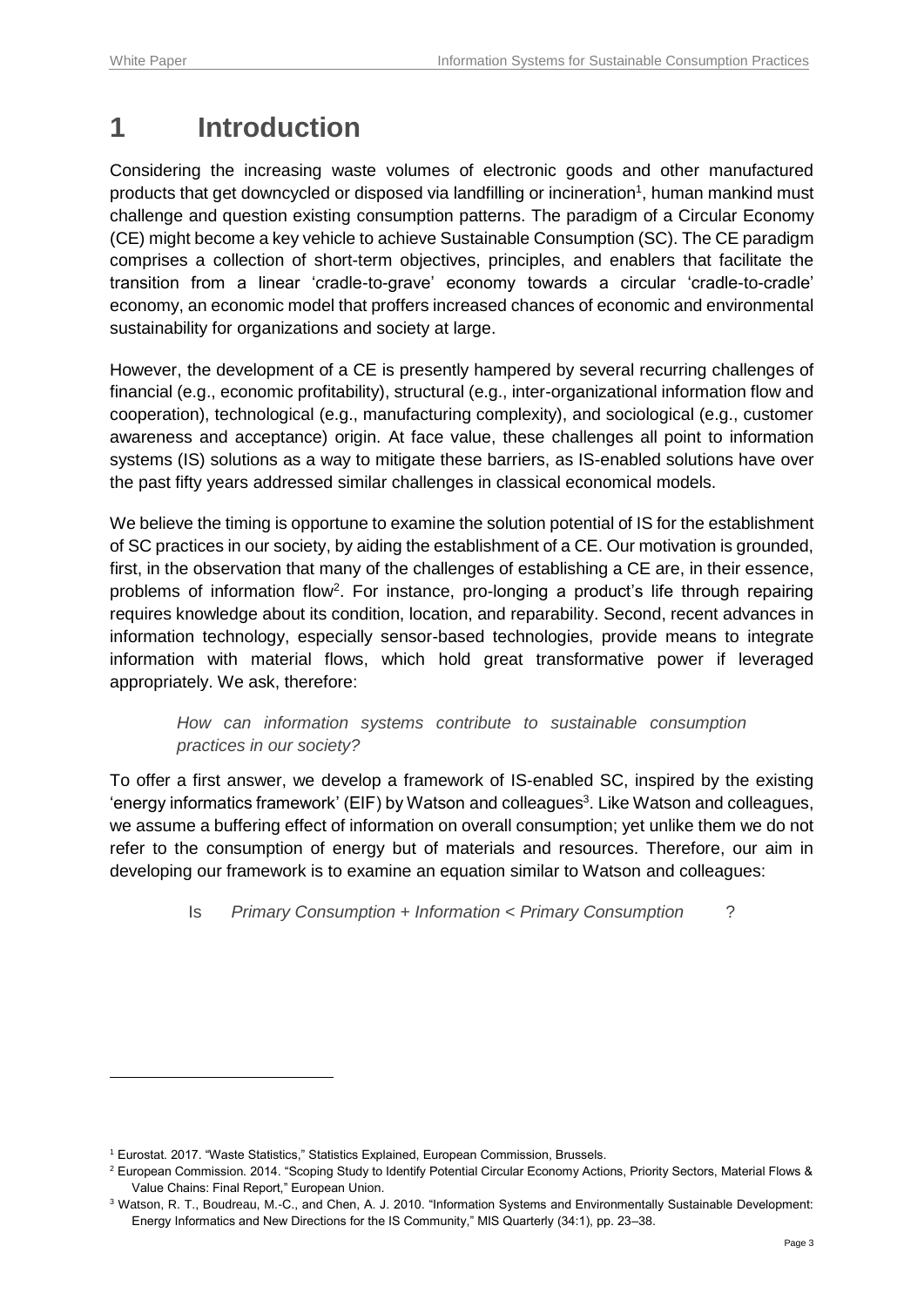## **2 Principles of a Circular Economy**

[Figure 1](#page-3-0) visualizes the main idea of a CE incorporating SC practices. It illustrates how different feedback flows (e.g., recycle) help transform the traditional linear product flow from design to use (i.e., cradle-to-grave) into a circulating product flow (i.e., cradle-to-cradle).



<span id="page-3-0"></span>The CE is an economic model with the goal of minimizing resource input as well as waste, emission, and energy leakage by slowing, closing, and narrowing material and energy loops. This is purportedly realized through the **useful application of materials** (i.e., *recovering* and *recycling*), an **extended lifespan of products and their components** (i.e., *repurposing*, *remanufacturing*, *refurbishing*, *repairing*, and *reusing*), and a **smarter product use and production** (i.e., *reduce*, *rethink*, and *refuse*). [Table 1](#page-3-1) summarizes these principles using Potting et al.'s 9-R-framework.

<span id="page-3-1"></span>

| <b>Table 1.</b> 9-R-framework <sup>4</sup>                     |                        |                                                                                                                                  |  |  |  |  |  |
|----------------------------------------------------------------|------------------------|----------------------------------------------------------------------------------------------------------------------------------|--|--|--|--|--|
| <b>CE Objective</b>                                            | <b>CE Principle</b>    | <b>Explanation</b>                                                                                                               |  |  |  |  |  |
| Smarter product<br>use and<br>production                       | R <sub>0</sub> Refuse  | Make current product redundant by abandoning its function or by offering the same<br>function with a radically different product |  |  |  |  |  |
|                                                                | R <sub>1</sub> Rethink | Make product use more intensive (e.g., through sharing products, or by putting multi-<br>functional products on market)          |  |  |  |  |  |
|                                                                | R <sub>2</sub> Reduce  | Increase efficiency in product manufacture or use by consuming fewer natural<br>resources and materials                          |  |  |  |  |  |
| Extended<br>lifespan of<br>products and<br>their<br>components | R <sub>3</sub> Reuse   | Re-use by another consumer of discarded product which is still in good condition and<br>fulfils its original function            |  |  |  |  |  |
|                                                                | R4 Repair              | Repair and maintenance of defective product so it can be used with its original function                                         |  |  |  |  |  |
|                                                                | R5 Refurbish           | Restore an old product and bring it up to date                                                                                   |  |  |  |  |  |
|                                                                | R6 Remanufacture       | Use parts of discarded product in a new product with the same function                                                           |  |  |  |  |  |
|                                                                | R7 Repurpose           | Use discarded product or its parts in a new product with a different function                                                    |  |  |  |  |  |
| Useful<br>application of<br>materials                          | R8 Recycle             | Process materials to obtain the same or lower quality                                                                            |  |  |  |  |  |
|                                                                | R9 Recover             | Incineration of materials with energy recovery                                                                                   |  |  |  |  |  |
|                                                                |                        |                                                                                                                                  |  |  |  |  |  |

<sup>4</sup> Potting, J., Hekkert, M., Worrell, E., and Hanemaaijer, A. 2016. Circular Economy: Measuring Innovation in Product Chains, The Hague: PBL Netherlands Environmental Assessment Agency.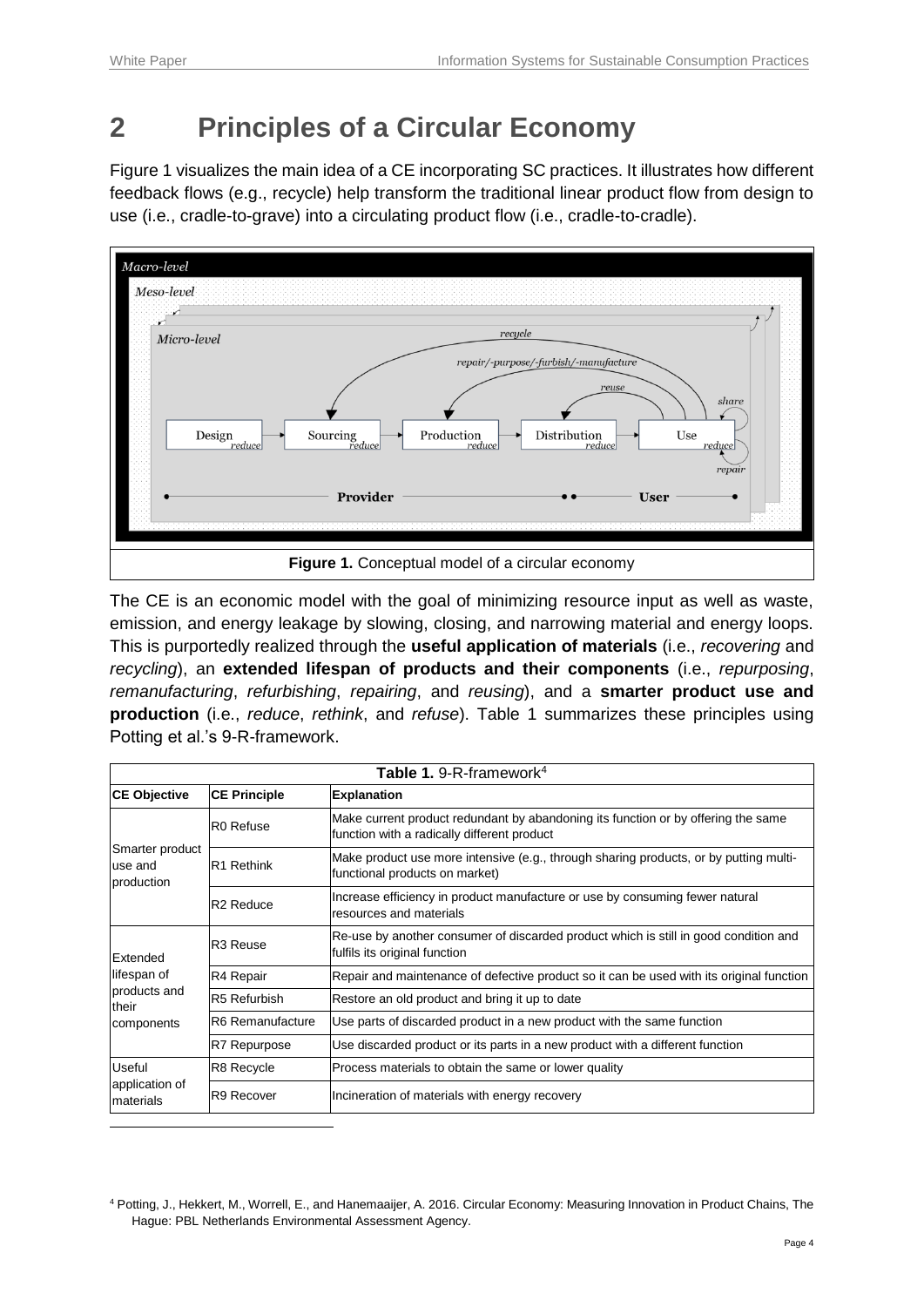-

### **3 The 'Sustainable Consumption Informatics Framework' (SCIF)**

We believe IS solutions will be a key element to the establishment of a CE; many identified CE barriers relate to a lack of the right information at the right time to the right stakeholder, for instance:

- Servicized business models come with longer warranties extending the ownership responsibility beyond the traditional point of sale. Real time or near-real time information about the product condition and utilization could potentially prevent mishandling of products by consumers and reduce information asymmetries.
- Circular flows of manufactured products require complex return logistics and remanufacturing processes. Product data (e.g., condition or scheduled utilization) could potentially improve planning, forecasting, and management of closed-loop, interorganizational supply chains.
- Consumers lack awareness about and acceptance of circular offers (e.g., refurbishment of product or service plan for product use instead of product acquisition). Provisioning of appropriate information in pre-sale (i.e., marketing) and post-sale (i.e., product utilization phase) could potentially increase consumer awareness and acceptance respectively.
- Consumers lack knowledge about reparability of products and repair guidelines. Accessible information about reparability and repair guidelines can potentially empower do-it-yourself (DIY) abilities of consumers.

Our framework explains how IS can enable SC through the support of CE principles. We, thus, call it the 'Sustainable Consumption Informatics Framework' (SCIF). [Figure 2](#page-5-0) shows our view of this framework. It describes a dualistic consumption system of providers and users who collaboratively make use of sensor networks of distributed devices and an orchestrating central IS to enable and optimize the flow networks of circulating products and materials. As such, the SCIF is a blueprint for an intelligent product consumption system. In accordance to SC of manufactured products, its goal is to minimize "the use of natural resources, toxic materials and emissions of waste and pollutants over the [product] life cycle"<sup>5</sup>.

Effectively, the SC goal can be achieved through the application of CE principles, which try to extend the lifespan and intensify the use of products. Without the assumption of linear consumption patterns, the provider loses its dominating position in the economic system. Instead, providers and users become equally important integral parts essential for the circulating movement of the product. This means, the SCIF does not assume a linear supply/demand relationship. Instead, it promotes the circulation of products within one integrated consumption system. We, thus, remove the supply/demand structure of the original EIF and instead refer to 'providers' and 'users'.<sup>6</sup>

<sup>5</sup> Norwegian Ministry for the Environment. 1994. "Symposium on Sustainable Consumption," Norwegian Ministry for the Environment, Oslo.

<sup>&</sup>lt;sup>6</sup> Users can be both consumers of a product and suppliers of product to other users.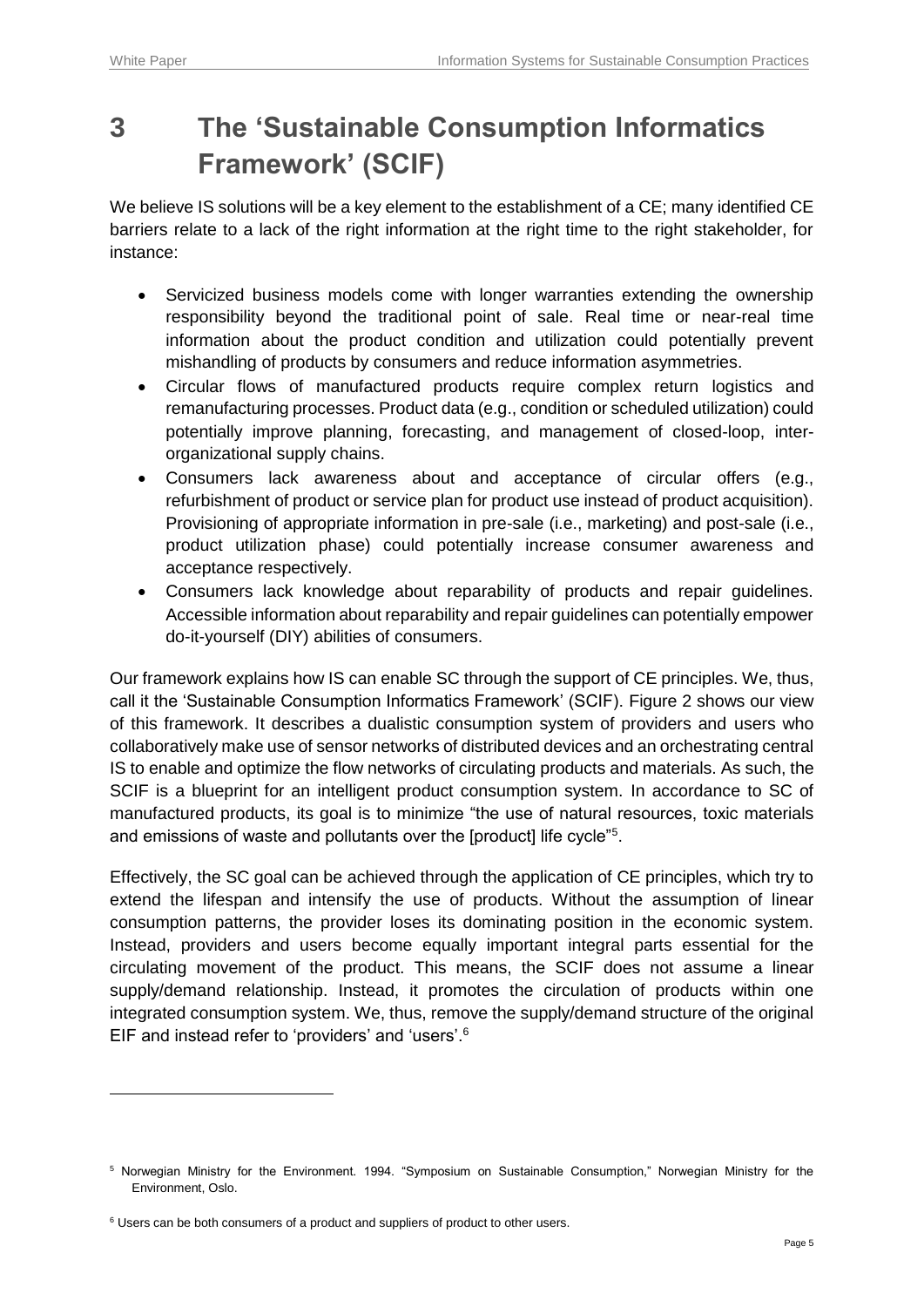

### <span id="page-5-0"></span>**3.1 Main Components of the SCIF**

#### *Flow Network*

A flow network is a composite set of connected transport components and individuals that supports the movement of discrete objects (e.g., circulating products, spare parts). We deliberately distinguish between networks operated and controlled by the provider (i.e., provider-bound) and provider-independent user flow networks (i.e., user-bound). The **provider-bound flow network** in the SCIF usually represents a physical distribution system (e.g., delivery vehicles). The independent **user-bound flow network**, instead, is oftentimes characterized by individuals as the essential transportation component. Therefore, the SCIF comprises two very different problems: (1) enable circulating provider and user-bound flow networks by changing user consumption patterns (i.e., eco-effectiveness) and (2) optimize the arising provider and user-bound flow networks to reduce their energy consumption (i.e., ecoefficiency).

#### *Sensor Network*

A sensor network is a set of spatially distributed devices that automatically or manually reports the status of a physical item, an individual, or the environment. Sensor networks are sociotechnical constructors, i.e., we distinguish between **sensor networks with automatic and/or manual data collection**. Thereby, we reflect the manual user interaction with the central IS in our framework. Automatically collected data can originate from sensors as part of (a) circulating products (cf., 'Sensitized Objects and Circulating Products'), (b) smartphones, wearables, or other devices capable of tracking behavioral routines and habits (e.g., individual's commute), or (c) production and distribution-related business processes. Manually collected data originate from any end-user device (e.g., laptop, smartphone) that supports user interaction in form of manual data entries (e.g., posts on social media platform, user-generated content, or similar). Consequently, the data can take many forms and functions, ranging, for instance, from actual and forecasted product condition, availability, or location to user preferences, ideas, or needs.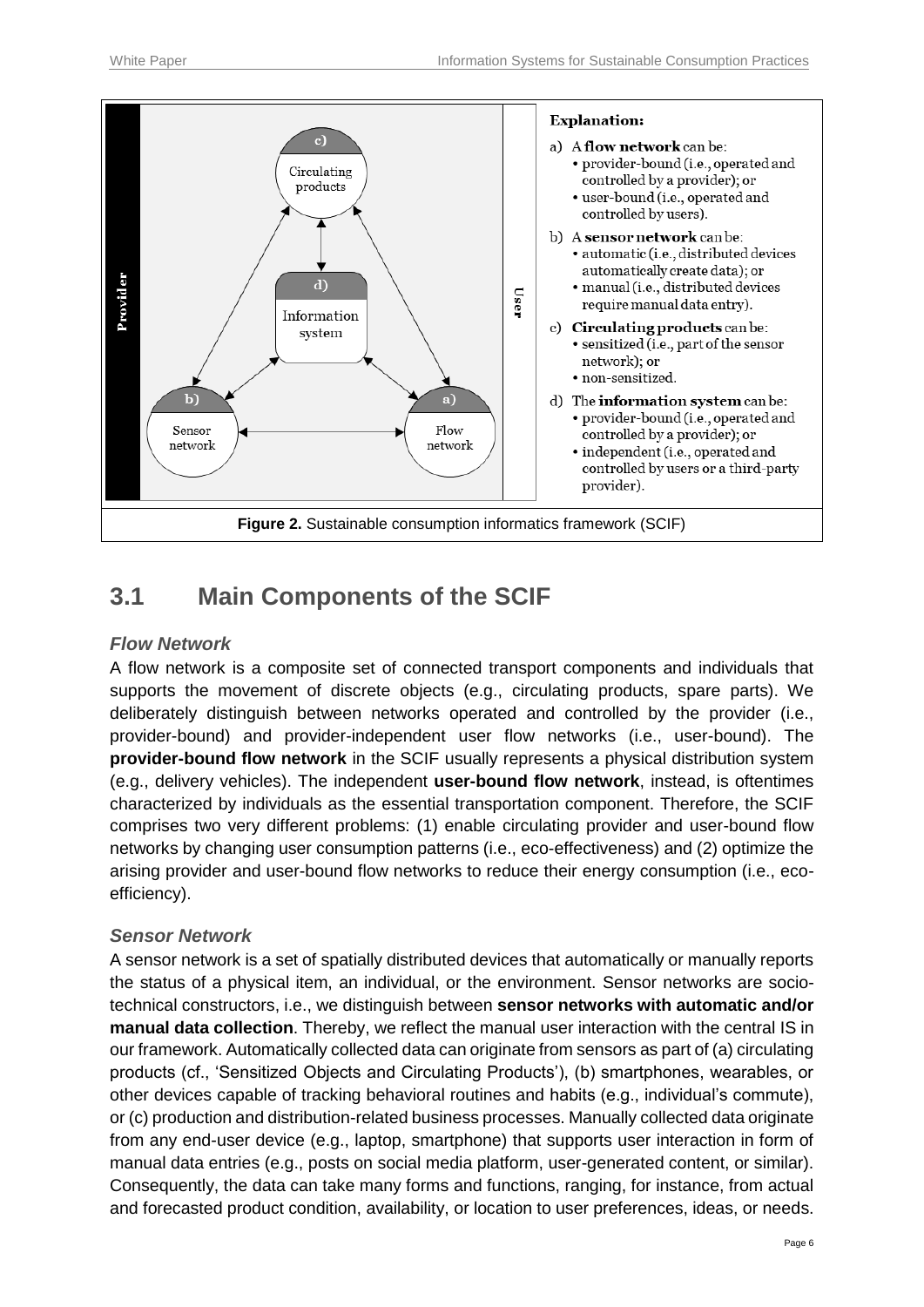#### *Sensitized Objects and Circulating Products*

A **circulating product** is a physical good owned by providers or users, whose life and use is extended and intensified, respectively, through the application of CE principles. It is an essential part of the flow network defined before (cf., 'Flow Network'). Circulating products in SC scenarios might be equipped with sensors. **Sensitized products** have the capability to sense and report data about its condition, availability, and location. With integrated sensors, circulating products become part of sensor networks and enrich the data to further enable the circularity (i.e., eco-effectiveness) of products and to optimize corresponding flows (i.e., ecoefficiency) in the system (cf., 'Sensor Network'). We deliberately refer to both providers and users as owners of circulating products, as in CE business models, the ownership of the manufactured product might remain with the provider over the complete life cycle.

#### *Information Systems*

The SCIF distinguishes **two types of IS** based on their ownership. One is owned by the provider (i.e., provider-bound IS) and the other one is independent of the provider and can be owned by a third-party, government, or a group of users (i.e., independent IS). Effectively, the circulating flow network of products in our system can run without the involvement of the provider (e.g., second-hand sales). The IS in the SCIF, thereby, also differ in their objectives. While the **provider-bound IS** mainly supports the objective of eco-efficient flow networks, the **independent IS** must do both (a) enabling SC flow networks (i.e., eco-effectiveness) and (b) optimizing the resulting flow networks, in terms of their energy consumption (i.e., ecoefficiency). To achieve both, the independent IS must integrate the socio-technical sensor networks (cf., 'Sensor Network') and circulating products (cf., 'Sensitized Objects and Circulating Products') by directing the right information at the right time to the right recipient.

### **3.2 How the SCIF can be applied**

One key advantage of the SCIF lies in its ability to serve as an **analytical framework** for the sustainability of consumption patterns. To illustrate, [Table 2](#page-7-0) provides a summary of the analysis of six selected SC practices with their underlying CE principles and example cases. It details the case analyses through the lens of our framework. The summarized analysis immediately demonstrates that at present, IS solutions are only featured sparingly and conservatory in existent SC solutions (e.g., only few automated sensor networks), a finding especially prevalent in scenarios with independent IS.

These exemplary case discussions illustrate how the SCIF can identify current coverage, and voids thereof, of IS-enablement for the establishment of CE principles leading to SC. Beyond, a second advantage of the SCIF lies in its ability to provide **testable propositions** that can guide researchers in the application of the SCIF to instantiations, present or future. The propositions are general statements about possible instantiations of the SCIF constructs (e.g., non-sensitized products vs. sensitized products) conditional to features of the employed CE principle in the SC practice. We distinguish these features into (1) flow network and (2) circulating product features.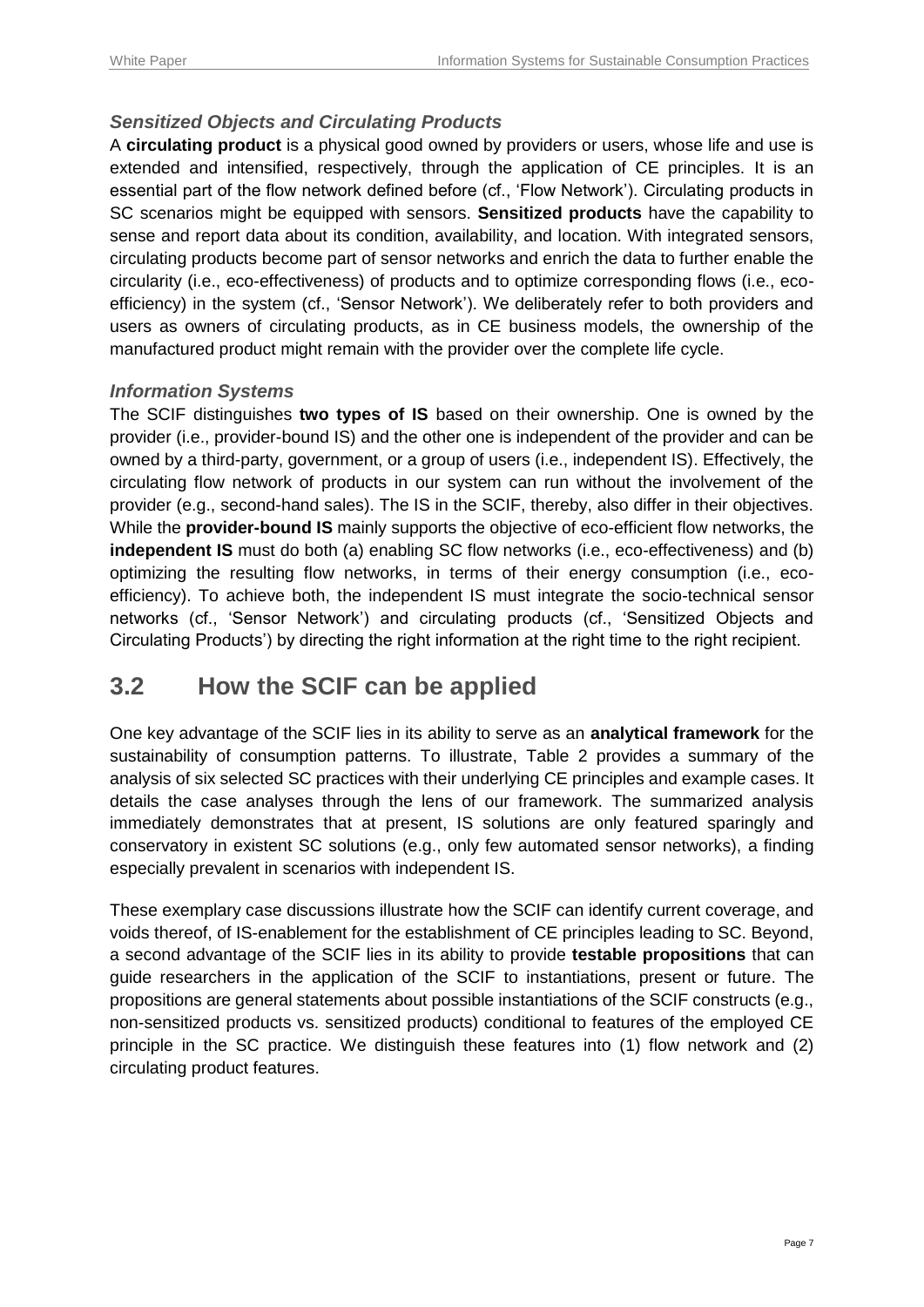<span id="page-7-0"></span>

| Table 2. Overview of SC practices analyzed through the SCIF |                                                                                         |                                                         |                                                                                                              |                                                                                                                                       |                                                                                                                     |                                                                                                             |                                                                                                                                     |                                                                                                                                                                                            |                                                                                                                               |  |
|-------------------------------------------------------------|-----------------------------------------------------------------------------------------|---------------------------------------------------------|--------------------------------------------------------------------------------------------------------------|---------------------------------------------------------------------------------------------------------------------------------------|---------------------------------------------------------------------------------------------------------------------|-------------------------------------------------------------------------------------------------------------|-------------------------------------------------------------------------------------------------------------------------------------|--------------------------------------------------------------------------------------------------------------------------------------------------------------------------------------------|-------------------------------------------------------------------------------------------------------------------------------|--|
| <b>SC Practice</b>                                          |                                                                                         | <b>Circulating products</b>                             |                                                                                                              | <b>Flow network</b>                                                                                                                   |                                                                                                                     | Sensor network                                                                                              |                                                                                                                                     | <b>Information System</b>                                                                                                                                                                  |                                                                                                                               |  |
| <b>CE Principle Case</b>                                    |                                                                                         | <b>Sensitized</b>                                       | Non-sensitized                                                                                               | <b>Provider-bound</b>                                                                                                                 | User-bound                                                                                                          | <b>Automatic</b>                                                                                            | <b>Manual</b>                                                                                                                       | <b>Provider-bound</b>                                                                                                                                                                      | Independent                                                                                                                   |  |
| Rethink                                                     | Shared mobility services:<br>• DriveNow                                                 | • shared vehicles                                       | $\bullet$ n/a                                                                                                | collective fleet<br>management of<br>shared vehicles<br>(e.g., relocation<br>of vehicles to<br>locations with<br>uncovered<br>demand) | · individual user<br>trips with shared<br>vehicles (i.e.,<br>mobility demand)                                       | • location<br>sensors (e.g.,<br>GPS) in<br>vehicles<br>location<br>sensors (e.g.,<br>GPS) in<br>smartphones | • manual app-<br>based data<br>entry by user<br>(e.g., search<br>for available<br>car or entry of<br>planned<br>destination)        | Frontend app:<br>provides info. on<br>availability, location,<br>condition of vehicles<br>Backend software:<br>calculates optimal<br>number and location<br>of vehicles to cover<br>demand | $\bullet$ n/a                                                                                                                 |  |
| Rethink                                                     | Neighborhood sharing<br>platform:<br>• Nextdoor<br>• Neighbourly<br>• Nebenan           | • n/a                                                   | • shared household • n/a<br>appliances<br>• shared garden<br>tools<br>• shared sports<br>equipment           |                                                                                                                                       | • redistribution<br>flows of circ.<br>products in<br>neighborhood<br>(self-collection by<br>user)                   | • n/a                                                                                                       | $\bullet$ manual web or $\bullet$ n/a<br>app-based<br>data entry by<br>user $(e.g.,$<br>platform post<br>offering circ.<br>product) |                                                                                                                                                                                            | Social network<br>platform:<br>• provides info.<br>on availability,<br>location,<br>condition of<br>circ. products            |  |
| Reuse                                                       | Online marketplace for<br>discarded building<br>materials:<br>• Restado                 | $\bullet$ n/a                                           | • re-used discarded • n/a<br>building materials                                                              |                                                                                                                                       | • redistribution<br>flows of<br>discarded<br>materials (self-<br>collection by<br>users)                            | $\bullet$ n/a                                                                                               | • manual web-<br>based data<br>entry by user<br>(e.g.,<br>marketplace<br>post offering<br>circ. product)                            | $\bullet$ n/a                                                                                                                                                                              | Online<br>marketplace:<br>provides info.<br>on availability,<br>location.<br>condition of<br>circ. products                   |  |
| Repair                                                      | Do-it-yourself (DIY)<br>smartphone and coffee<br>machine repair:<br>$\bullet$ kaputt.de | $\bullet$ n/a                                           | • spare parts for<br>broken product<br>• repair tools<br>• broken product to<br>repair café /<br>repair shop | $\bullet$ n/a                                                                                                                         | • parcel delivery of $\bullet$ n/a<br>ordered spare<br>parts and repair<br>tools<br>• user trips to<br>repair shops |                                                                                                             | • manual web-<br>based data<br>entry by user<br>or provider<br>(e.g., repair<br>instructions)                                       | $\bullet$ n/a                                                                                                                                                                              | Repair platform:<br>provides repair<br>instructions for<br>broken product<br>provides info.<br>on location of<br>repair shops |  |
| Repair/<br>-furbish/<br>-manufacture                        | White goods leasing:<br>• Gorenje                                                       | washing<br>machines<br>· dishwashers<br>• refrigerators | $\bullet$ n/a                                                                                                | • repair logistics<br>• reverse logistics<br>• redistribution<br>logistics                                                            | $\bullet$ n/a                                                                                                       | piezoelectrical • n/a<br>vibration<br>sensors in<br>leased white<br>goods                                   |                                                                                                                                     | E-maintenance<br>platform:<br>• provides info, on<br>condition of leased<br>white goods<br>optimizes repair, re-<br>verse, redistribution<br>flow logistics                                | ∙ n/a                                                                                                                         |  |
| Recycle                                                     | Workwear from recycled<br>polyester:<br>• Dutch Awearness                               | • raw materials<br>products (e.g.,<br>work-wear)        | $\bullet$ n/a                                                                                                | • recycling flows<br>• production flows<br>• distribution flows<br>• reverse logistics                                                | $\bullet$ n/a                                                                                                       | · sensitized<br>production<br>machines<br>QR codes<br>attached to<br>circ. products                         | $\bullet$ n/a                                                                                                                       | Circular Content<br>Mgmt. System:<br>provides info, on<br>location & condition<br>of materials and<br>products                                                                             | $\bullet$ n/a                                                                                                                 |  |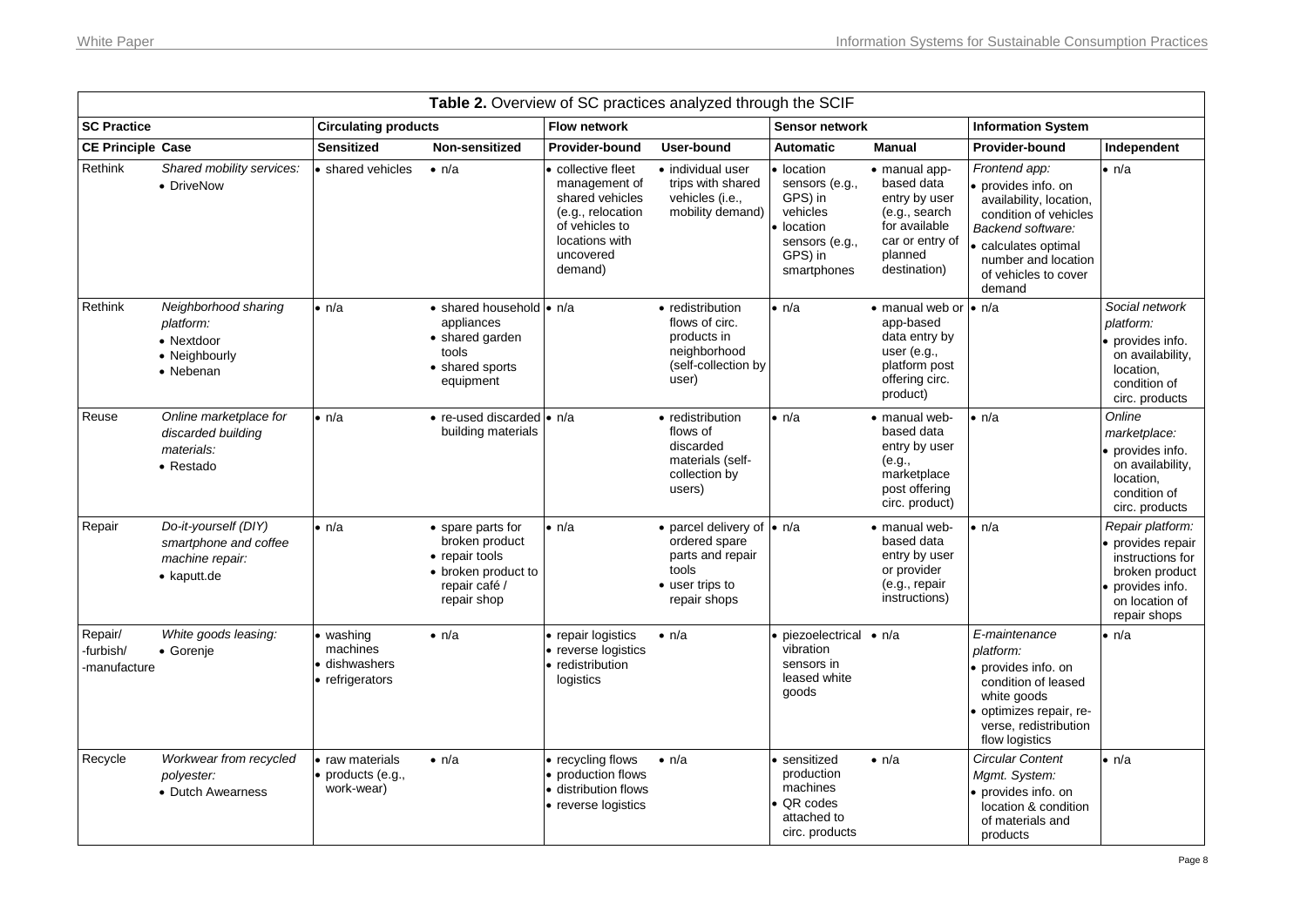#### *SC-Relevant Flow Network Features*

The higher the **flow network frequency**, the more pressing coordination efficiency becomes. Knowledge about the availability and location of the circulating product is crucial. Consequently, sensitized products, automated sensor networks, as well as a flow-optimizing IS gain importance in SC practices with high-frequency flow networks (e.g., vehicles). In comparison, low-frequency flow networks (e.g., garden tools) rely little on current data reducing the necessity for sensitized products and automated sensor networks.

The larger the **flow network size**, the more relevant effective monitoring of the product becomes. Knowledge about the product's location is important. Sensitized products and automated sensor networks have an increased benefit in SC practices with large flow networks. To illustrate, flow networks of car sharing providers (i.e., operating area) are remarkable in size. GPS trackers inform about the location of the car fleet in real-time. The flow network of *Nextdoor* (i.e., neighborhood) is physically limited to a specific district. Sensitized objects and automated sensor networks are less important.

The higher the **flow network complexity** (i.e., number and heterogeneity of involved stakeholders), the more relevant efficient coordination among the involved stakeholders becomes. Knowledge about location, availability, and condition of the circulating product is important. Sensitized products and automated sensor networks reduce coordination costs and are important elements in SC practices with complex flow networks. A homogeneous or small group of involved stakeholders attenuates the coordination problem and sophisticated sensortechnology and automation is of less relevance.

#### *SC-Relevant Circulating Product Features*

The higher the **product value**, the more relevant product monitoring effectiveness becomes. Information on location and condition of the product is crucial as the involved financial risk is high. For instance, the financial risk for car sharing providers is indisputably higher than for neighbors lending a lawn mower to next-door. Sensitized products and automated sensor networks enable this monitoring.

The higher the **product use complexity**, the more relevant information on the condition of the product becomes. Compare, for instance, the sharing of gas vehicles and electric vehicles: Electric vehicles exhibit an increased use complexity due to the limited operating range and increased refill time. This complexity comes with an increase need for information. Car sharing providers have responded to this information problem by collecting data on the condition of the battery charge (i.e., they sensitized the circulating product). This data can be used for both enabling the flow network through informing the user and optimizing the flow network in terms of number of provided charging stations. Products with a low complexity of use (e.g., lawn mower) are self-explanatory and require less IS support.

The higher the **product homogeneity**, the easier the development of standardized sensor technologies and automated sensor networks. Provider-bound flow networks oftentimes exhibit a higher level of product homogeneity as CE principles apply to a selected set of products only. In contrast, independent social network platforms for sharing exhibit a high level of product heterogeneity as different kinds of products are shared.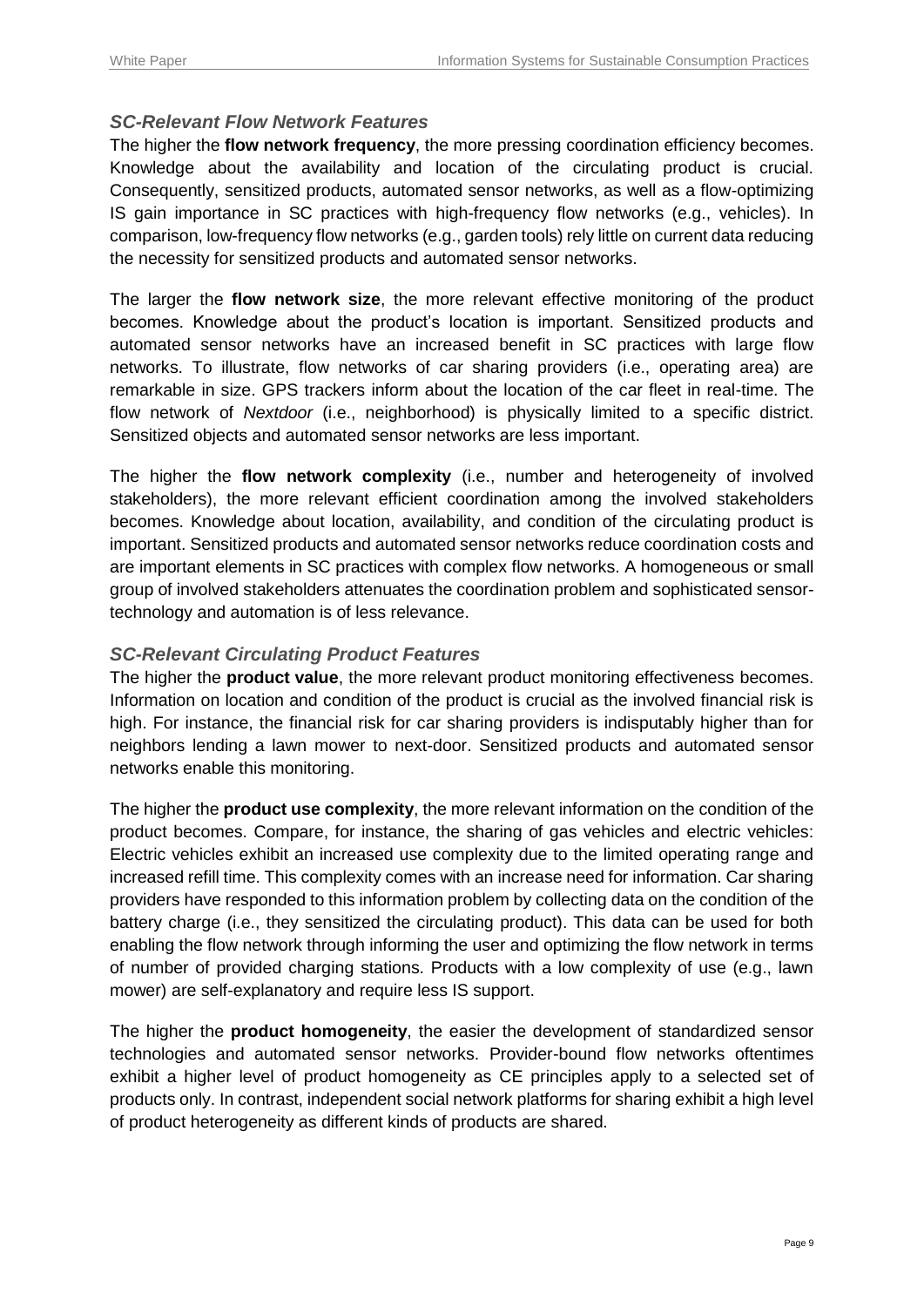### **4 Conclusion**

The purpose of our whitepaper was to advance a new framework that explains the role of IS for the establishment of SC practices through the enablement of CE principles. Our framework, the SCIF, is situated at a general, abstract level to facilitate wide applicability, broad theorizing, and design. It allows to (a) better analyze the problem space of SC, (b) better design suitable and impactful solution-oriented artifacts, as well as (c) evaluate novel technology-based artefacts with solution potential.

One contribution of our work is the introduction of concepts of SC and CE into the academic conversation of the IS research community. Both are timely and intensely debated ideas in other fields that have not yet really entered our own discourse yet. We believe, and expanded on this belief, that IS theory and artefacts can play a focal role in both areas, which in turn allows solution-oriented IS research to become a referent discipline to the emerging discourse in other academic fields.

One major practical implication of our work is **technological design advice for companies** that already have integrated or plan to integrate SC practices in their business models. We see two prime application areas:

- 1. Companies already operating in the SC space can draw on the framework to evaluate existing and direct future technology development for their operations. We suggest analyzing existing SC practices applying the core concepts of our SCIF. Corresponding guiding questions address (a) the applicability of so-far ignored CE principles, (b) the financial and technical feasibility of sensitized products, (c) the adequate automation level of the underlying sensor network, and (d) the type of central IS (i.e., providerbound vs. dual-side vs. provider-independent).
- 2. Companies that consider the new development of SC practices might refer to the SCIF to evaluate scenarios of potential business models. Such companies can represent established ventures in need of developing their business (e.g., *Gorenje*) or start-up ventures looking for a piece of the cake in the value chain (e.g., *kaputt.de*). Within our framework, we removed traditional stakeholder structures, as known from linear economic systems, to explicitly consider the development of producer-independent sustainable solutions aiming at the empowerment of users through third-party platform providers (e.g., *Neighborhood*).

The second major practical implication of our work is **regulatory design advice for policy makers**. The SCIF core concepts provide structural guidance for reflecting on possible regulatory levers. For instance, the guidance aids city planners in analyzing how they might support the development of SC practices within their districts. In this case, regulators can facilitate (a) automated sensor networks by providing technological infrastructure (e.g., citywide Wi-Fi) and (b) flow networks by providing technical infrastructure (e.g., city-owned IS repair platform listing all repair cafés in the city) or urban infrastructure (e.g., designated areas for the establishment of neighborhood sharing points).